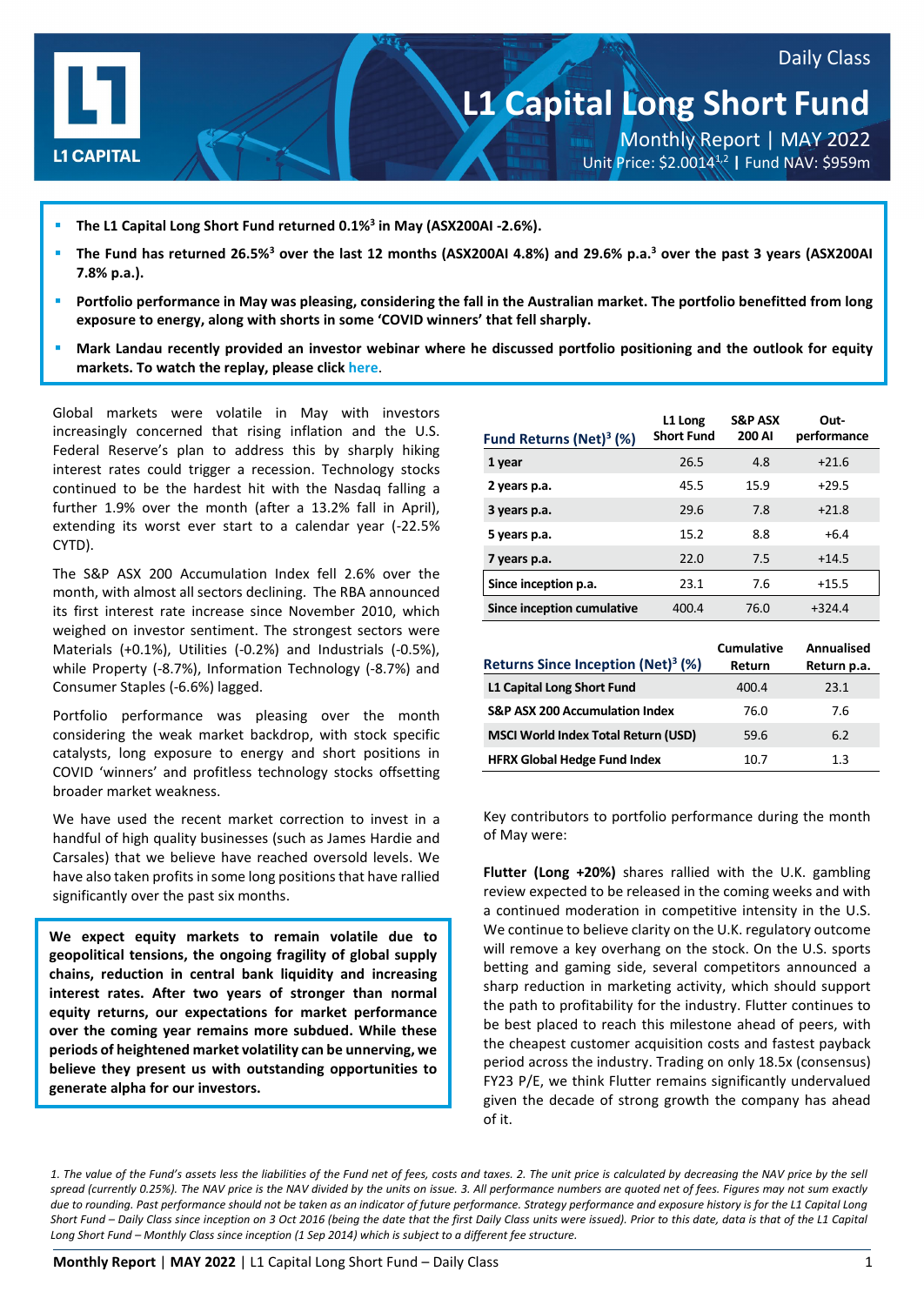

**Bath and Body Works (Short -22%)** shares collapsed as the company downgraded their earnings outlook by ~12%. Bath and Body Works is a speciality retailer of home fragrance, body care, soap and sanitiser products. The business was a significant COVID-19 beneficiary with high exposure to 'stay at home' categories and increased consumer demand supported by stimulus payments. We shorted the stock based on our view that forecast earnings did not fully incorporate weaker consumer spending relative to the stimulus supported levels of 2021, as well as the impact of higher inflation across raw materials, wages and transport. The Bath and Body Works Q1 update reflected some of these risks, with gross margins in the second quarter expected to compress by 560bps versus the prior period. Given the large share price fall, we closed the position at the end of the month at around the \$40/share level.

**Cenovus Energy (Long +23%)** shares rallied driven by continued strong oil prices and free cash flow generation, as well as being positioned to benefit from strong refining margins and downstream operations. The company recently announced a significant increase in dividends, which gives us greater confidence on the potential for a 100% return of free cashflow generation via dividends and buybacks from early CY23. Given the long-life nature of its oil sand assets and its low cost of production, we estimate the company is free cashflow break-even at an oil price of ~\$40/bbl. At present, oil prices are almost triple this break-even point, implying considerable upside to consensus cashflow estimates (if prices remain near current levels). There are also additional value realisation catalysts with the company continuing to progress the de-gearing of its balance sheet via organic cash generation and asset sales.

Key detractors from portfolio performance during the month of May were**:**

**News Corp (Long -14%)** shares declined over the month despite reporting March quarter results in line with consensus expectations. The decline was primarily driven by a softening in investor sentiment towards News Corp's Digital Real Estate assets against a backdrop of rising interest rates in both Australia and the U.S., with REA Group shares down 13% during the month. While concerns over property market drivers are likely to continue in the near-term, we see both REA Group and Move as being well positioned to structurally improve their businesses through this period. We continue to believe the News Corp assets are materially under-valued and remain supportive of ongoing initiatives to unlock value across the Group.

**Bluescope Steel (Long -11%)** is Australia's largest steel production company focused on providing steel materials, products, systems and technologies across Australia, New Zealand, Asia and North America. The company's shares fell during the month as the market projected a weaker (but still solid) FY23 outlook, despite the company slightly upgrading its guidance for FY22 net profits. Global steel peers experienced similar price declines due to Asian steel spreads remaining low and U.S. steel spreads recently weakening from very high levels. Overall, however, end market demand for steel remains strong in Bluescope's key Australian and U.S. regions. The board and management of Bluescope have continued to allocate capital sensibly, via a mix of high returning growth capex, increased dividends and on-market buybacks. We remain very confident in the medium term outlook for Bluescope with the supportive pricing environment as well as tailwinds from capacity expansions and a normalisation of working capital levels underpinning strong cash flow generation for the company over the medium term.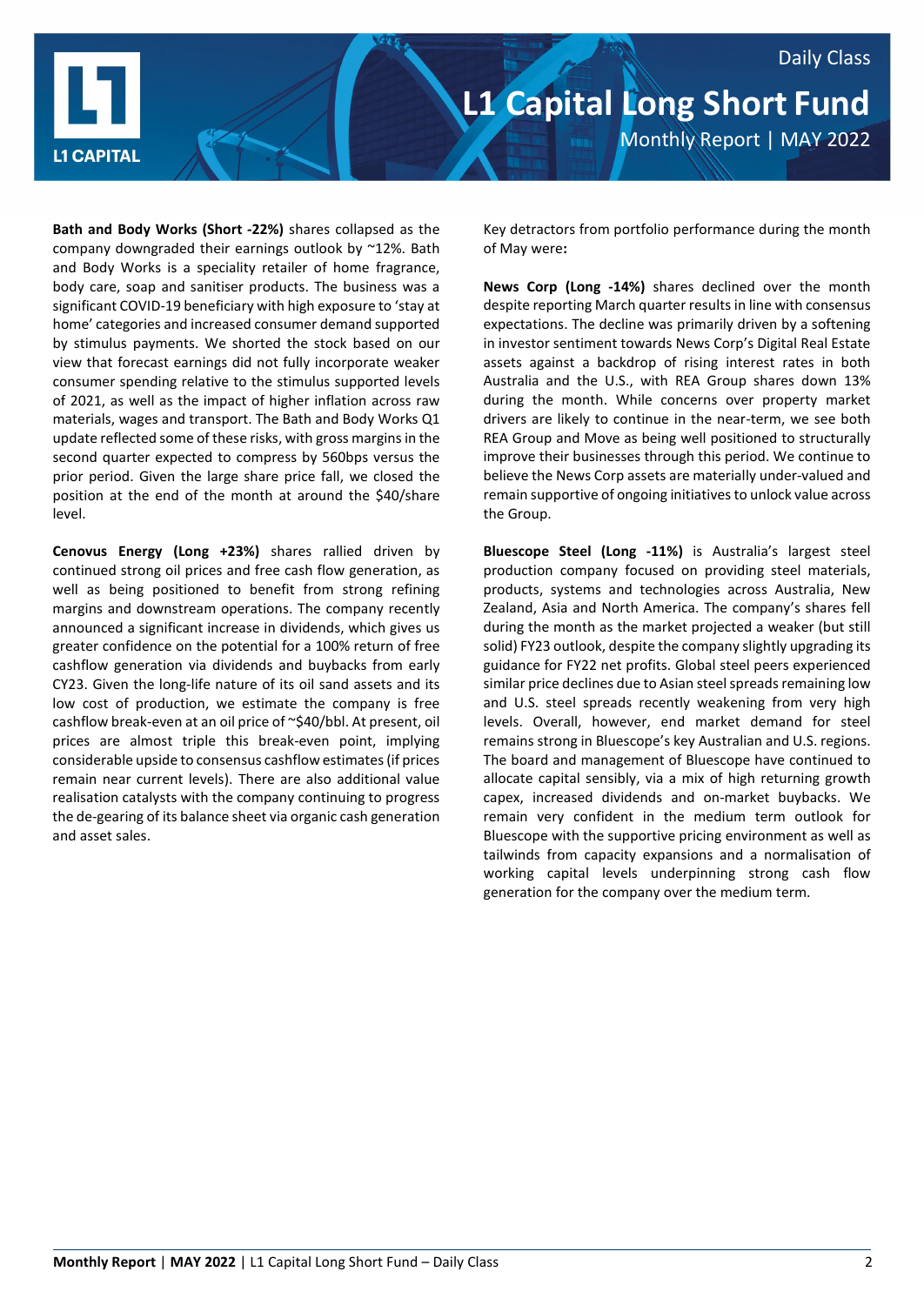

# **L1 Capital Long Short Fund**

Monthly Report | MAY 2022

Daily Class

### **Fund Returns (Net)4 (%)**

|      | Jan                      | Feb    | Mar     | Apr   | May    | Jun    | Jul    | Aug                      | Sep    | Oct        | Nov    | <b>Dec</b> | Year    |
|------|--------------------------|--------|---------|-------|--------|--------|--------|--------------------------|--------|------------|--------|------------|---------|
| 2014 | $\overline{\phantom{m}}$ | —      |         |       |        |        | -      | $\overline{\phantom{m}}$ | (2.42) | 3.03       | 2.85   | 1.61       | 5.07    |
| 2015 | 0.59                     | 9.14   | 2.42    | 1.71  | 3.73   | (0.86) | 3.30   | 2.06                     | 5.51   | 8.49       | 8.11   | 4.61       | 60.52   |
| 2016 | 5.81                     | 0.59   | 5.47    | 2.46  | 2.78   | (0.89) | 3.22   | 3.92                     | 0.46   | $(0.18)^4$ | 0.55   | 2.13       | 29.43   |
| 2017 | 2.48                     | 1.79   | 2.83    | 1.01  | 4.14   | 1.68   | 2.61   | 1.67                     | 1.91   | 2.50       | 0.86   | 3.50       | 30.50   |
| 2018 | 0.54                     | (0.49) | (1.68)  | 1.59  | (3.77) | (6.31) | 0.79   | (5.93)                   | (2.13) | (4.01)     | (2.62) | (6.07)     | (26.60) |
| 2019 | 4.33                     | 5.14   | 0.19    | 2.82  | (2.80) | 3.84   | 1.16   | 0.41                     | 2.59   | 3.34       | 0.30   | 2.19       | 25.87   |
| 2020 | (7.83)                   | (7.11) | (23.04) | 22.93 | 10.95  | (2.21) | (1.96) | 9.97                     | 0.50   | (2.64)     | 30.80  | 4.33       | 26.54   |
| 2021 | (0.14)                   | 9.06   | (0.14)  | 4.96  | 4.08   | (0.56) | 1.81   | 5.22                     | 4.79   | 2.29       | (7.20) | 3.56       | 30.35   |
| 2022 | 2.72                     | 6.98   | 1.45    | 3.28  | 0.10   |        |        |                          |        |            |        |            | 15.25   |

| <b>Portfolio Positions</b>               | <b>Current</b> | Avg. Since<br>Inception |
|------------------------------------------|----------------|-------------------------|
| <b>Number of total positions</b>         | 88             | 81                      |
| Number of long positions                 | 70             | 56                      |
| <b>Number of short positions</b>         | 18             | 25                      |
| <b>Number of international positions</b> | 32             | 24                      |

| Net & Gross Exposure by Region <sup>4</sup> (%) |                   |    |                                 |  |
|-------------------------------------------------|-------------------|----|---------------------------------|--|
| Geography                                       | <b>Gross Long</b> |    | <b>Gross Short</b> Net Exposure |  |
| Australia / NZ                                  | 104               | 68 | 36                              |  |
| <b>North America</b>                            | 36                | 3  | 32                              |  |
| Europe                                          | 27                | 0  | 27                              |  |
| Asia                                            | 6                 | U  | 6                               |  |
| Total                                           | 173               | 71 | 102                             |  |







### **Sector Contribution Since Strategy Inception<sup>4</sup> (Net)**



*4. All performance numbers are quoted net of fees. Figures may not sum exactly due to rounding. Past performance should not be taken as an indicator of future performance. Strategy performance and exposure history is for the L1 Capital Long Short Fund – Daily Class since inception on 3 Oct 2016 (being the date that the first Daily Class units were issued). Prior to this date, data is that of the L1 Capital Long Short Fund – Monthly Class since inception (1 Sep 2014) which is subject to a different fee structure.*